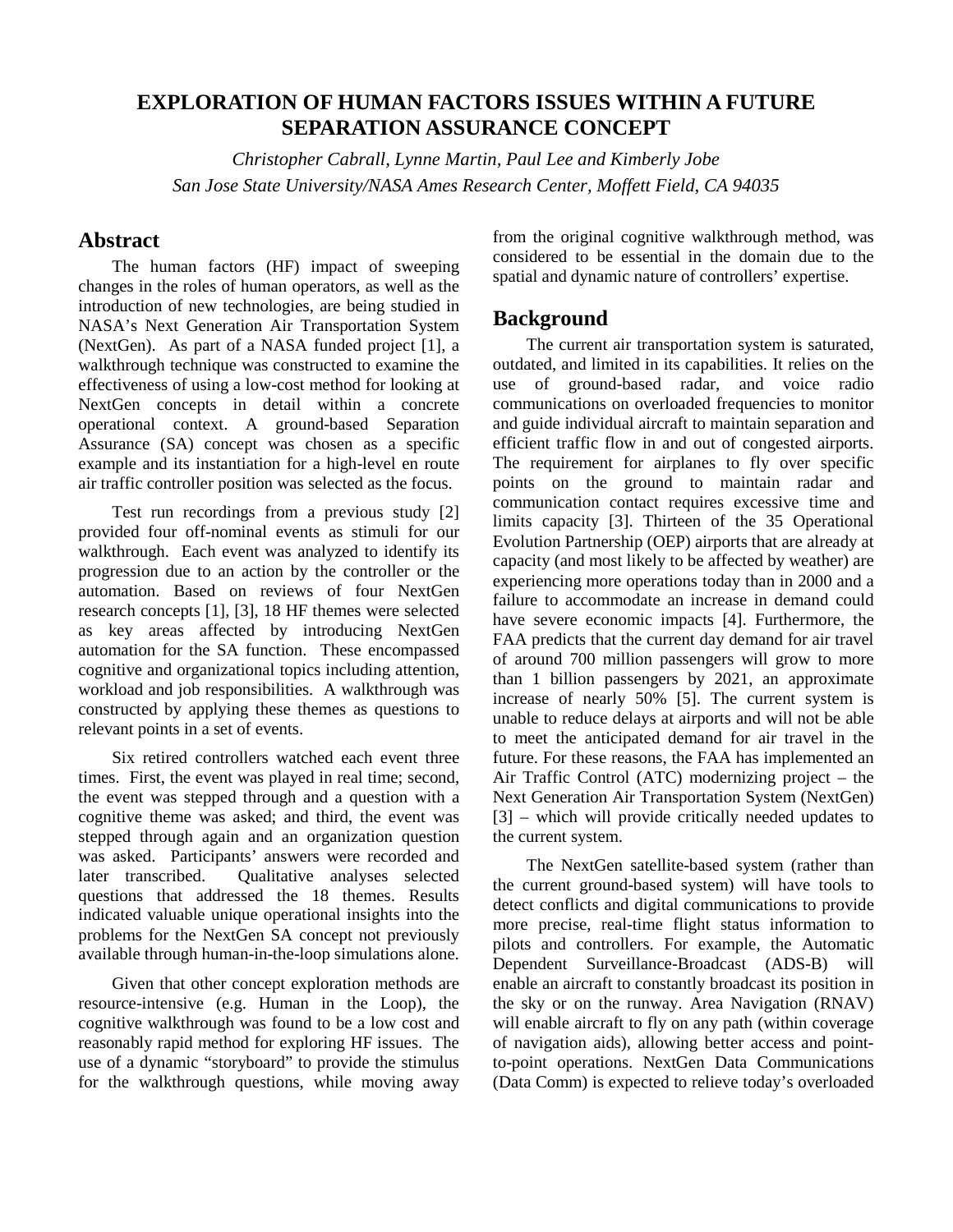frequencies and increase capacity by providing another means of disseminating clearances, instructions, and advisories and handling flight crew requests and reports, allowing controllers to handle more traffic. An Advanced Airspace Concept (AAC) [6] will delegate separation assurance functions to automation systems on the ground and in the cockpit. Such an automation of separation monitoring and control is anticipated to allow airspace capacity to be significantly increased. Given the new rules and tools to be implemented for NextGen, the role of the controller is expected to change from the proactive control of today to a more reactive or supervisory role. For example, some of his/her new functions will be to decide when and what to ask the automation to do, monitor its performance on the assigned task, detect any discrepancies or failures, and to intervene, reprogram or abort the operation as necessary.

These new concepts have to be developed and tested to define tools, scope procedures, and determine operator roles. While there are laboratory studies and conceptual modeling activities to explore NextGen topics, adding to that literature of basic human factors is not where the gap exists in NextGen research. The main gap is in studying the *interaction* of the human factors issues in the context of various operational innovations of NextGen. One effective method of evaluating human factors issues for future concepts is to use Human in the Loop Simulations (HITLs).

Full-fidelity HITLs can be very costly and HITLs of NextGen concepts tend to focus on concept benefits and feasibility, rather than focus on the direct exploration of human factors issues. A low-cost method for exploring human factors issues that can be independent of HITLs, inform their design, or leverage existing results from prior HITLs could provide valuable information on the impact of human operators in NextGen concepts. The method used in this paper addresses these issues together by asking questions to gain information from a user's perspective and reframe the problems at a more operational level in an inexpensive and short time frame.

The present study was a sub-activity of a larger project that identified and prioritized humanperformance issues related to NextGen operations [1]. In that project, nine human factor themes were identified and served as preliminary input to guide our current investigation of one concept in particular, SA, in a concrete operational context. A usability inspection technique – a cognitive walkthrough – which has been successfully adapted for use in advanced aircraft cockpits (see [7]), was adjusted to demonstrate the benefits of detailed HF analyses of concepts and initial tool prototypes by undertaking a focused review for an en route Air Navigation Service Provider (ANSP) as a player serving on a groundbased Separation Assurance (SA) team. The general goal of the present study was to investigate whether a cognitive walkthrough technique is an effective method for such purposes.

### *Purpose Statement*

Our aims were two-fold;

*1:* to describe and test a method that could be used by concept research teams to take a "first-cut" investigation of potential HF issues,

*2:* to use this method to identify and explore the impact, from a user's perspective, of these HF issues prior to finalizing a tool's design.

## **Overview of the Cognitive Walkthrough**

The cognitive walkthrough (CW) is a technique widely used in usability studies to test proposed computer interfaces (see [8] for a review as CW was being introduced). It was developed by Polson, Lewis, Rieman, and Wharton [9] based on a theory of exploratory learning which posits that an interface that is easy to learn is also easy to use, i.e., if a user who has never seen an interface can successfully navigate through and complete basic tasks, the interface is user friendly.

Briefly, the technique entails showing a potential user a mock up of a new interface and gaining their feedback through directed questioning as they indicate how they would perform various tasks that the interface is designed to facilitate. Researchers construct a storyboard that predefines the tasks along a frame of "correct actions". As the participant steps through the tasks, four lines of questioning are followed [10]:

1. Will a user try to achieve the right effect?

2. Will a user notice the correct action?

3. Will a user associate that correct action with the effect they are trying to achieve?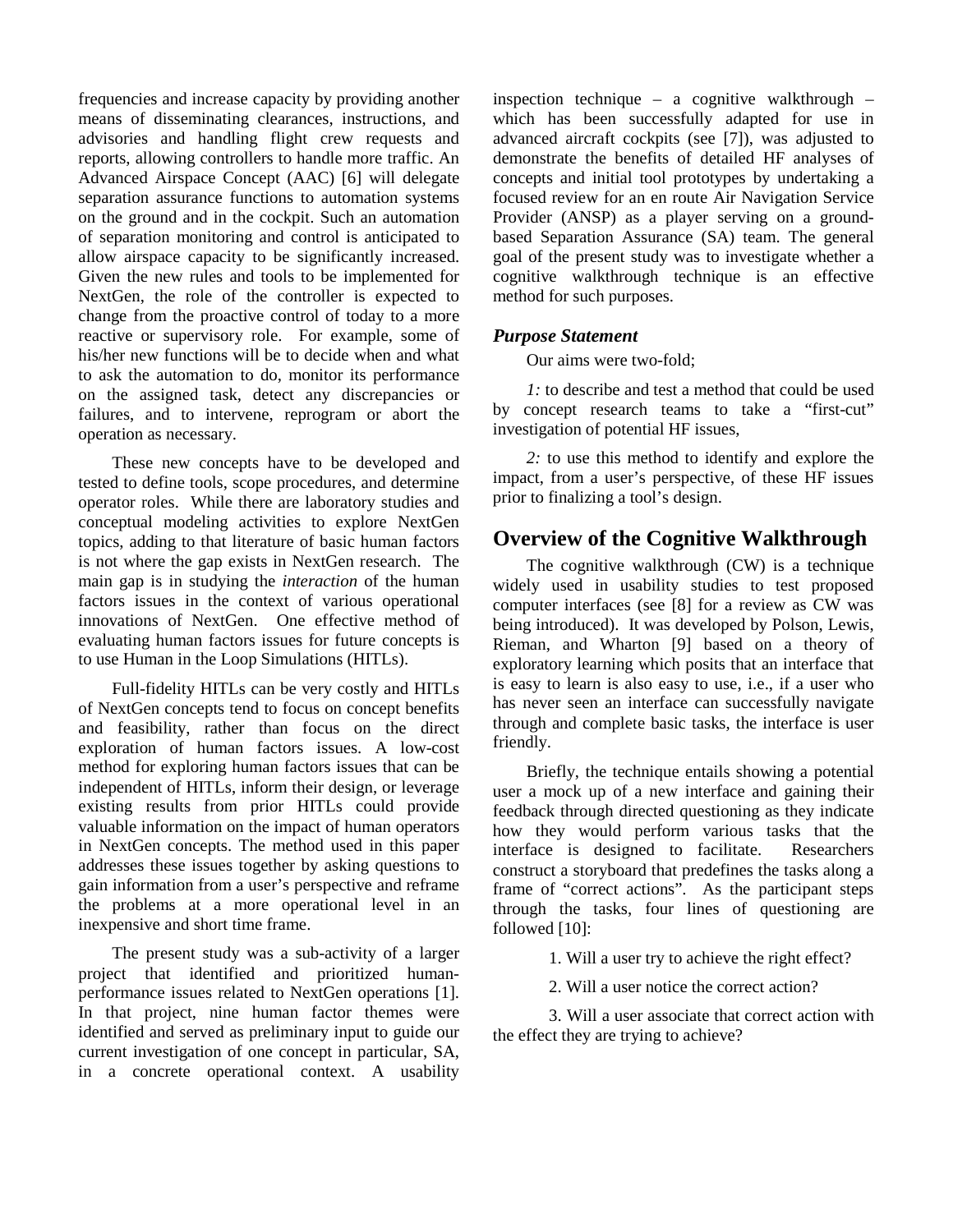4. If they perform the correct action, will a user see they are progressing toward their goal?

The questions focus on participants' reasoning about the interface/ automation – what they think it is doing now, what they expect to happen when they push a button, what they think they have to do next, and so on. At each step, if the user makes an incorrect choice for their next action, this move is discussed but then the storyboard is advanced to the next step as if following a correct action, so the participant never strays far from the task-steps of interest.

To meet the conditions of the walkthrough, a researcher is required to put detailed thought into the behaviors of the prototype interface and into describing the action sequence for each task selected. Although the process of using the prototype has to be thought out in detail, the way the tool is presented does not have to be an advanced mock-up but can be a very simple presentation, as simple as a drawing of how the interface could look. Participants do not have to be users but can be design and development experts. If study participants are not potential users, time should be spent scoping user characteristics to identify what their goals and knowledge will be when using the proposed tool [10].

A limitation of the traditional cognitive walkthrough stems from its narrow focus, as ease of learning is just one attribute of usability [10]. This bias tends to push design tradeoffs in the direction of solutions that are easy to learn but may not promote other attributes like efficiency. Compared to other usability inspection methods, cognitive walkthroughs take longer to perform [8], however, it is relatively speedy compared to other concept review methods, like human-in-the-loop simulation (HITL). Jeffries, et al. [8] also found that a walkthrough identified fewer pervasive problems in their usability inspection task when compared to other methods, although it did highlight more specific and less frequently observed issues.

Advantages of the cognitive walkthrough lie in it being an exploratory inspection method [11], which allows a tool's usability to be reviewed while it is still being designed. Specifically, the degree of interface development can be minimal when a walkthrough takes place, as little as a series of hand-drawn storyboard frames that show the proposed state of the interface at each step of a task. Additionally, the technique demands few resources, so it can be performed cheaply and quickly. A researcher can draw up a storyboard and present it to a participant in an ordinary office setting without any specialized equipment. These advantages make the cognitive walkthrough a candidate technique for exploring a range of issues of concern while a tool is being designed and prototyped, and it is possible to redirect a walkthrough's focus away from "learn-ability" alone.

Capitalizing on these methodological advantages, cognitive walkthrough principles have formed the basis of many exploratory methods and have been widely adapted to suit different domains and questions. Others have followed the CW structure and varied elements to make the method better fit a task. For example, Polson and Smith [7] adapted the original method to an aviation domain and Novick and Chater [11] adapted the CW to review procedures, developing the CW-OP (Cognitive Walkthrough for Operating Procedures). The CW-OP includes five key changes to review a broader range of issues than just the usability of the candidate procedures, such as whether a procedure gives the correct direction. Furthermore, Gabrielli, Mirabella, Kimani and Catarci [12] introduced video data to give their expert participants a richer background.

### *Present Study CW Adaptations*

Our walkthrough described below also adapts the CW method, drawing on the work of Gabrielli, et al. [12] and Novick and Chater [11] to develop an approach for a walkthrough of a NextGen (airspace) concept (Ground-based SA). Two major changes were made to the original method. Firstly, questions about human factors issues generated from a NextGen review [1] were swapped for the original four Polson et al. [9] questions to stimulate expert discussion of a wider set of issues that had been flagged as important. Like Novick and Chater [11], we were interested in humanto-human interaction as well as human-machine interaction. Topics such as training, error recovery and key issues for procedure development were also of interest. Secondly, video screen recordings of another controller's use of the prototype in an experimental setting were used in place of static storyboard events. In doing so, our participants saw a dynamic situation, and gained an impression of the time sequence and general level of activity in the ATC sector. Additionally, instead of following a line of "correct actions" per se of designed prototype use, our walkthrough participants followed the interactions and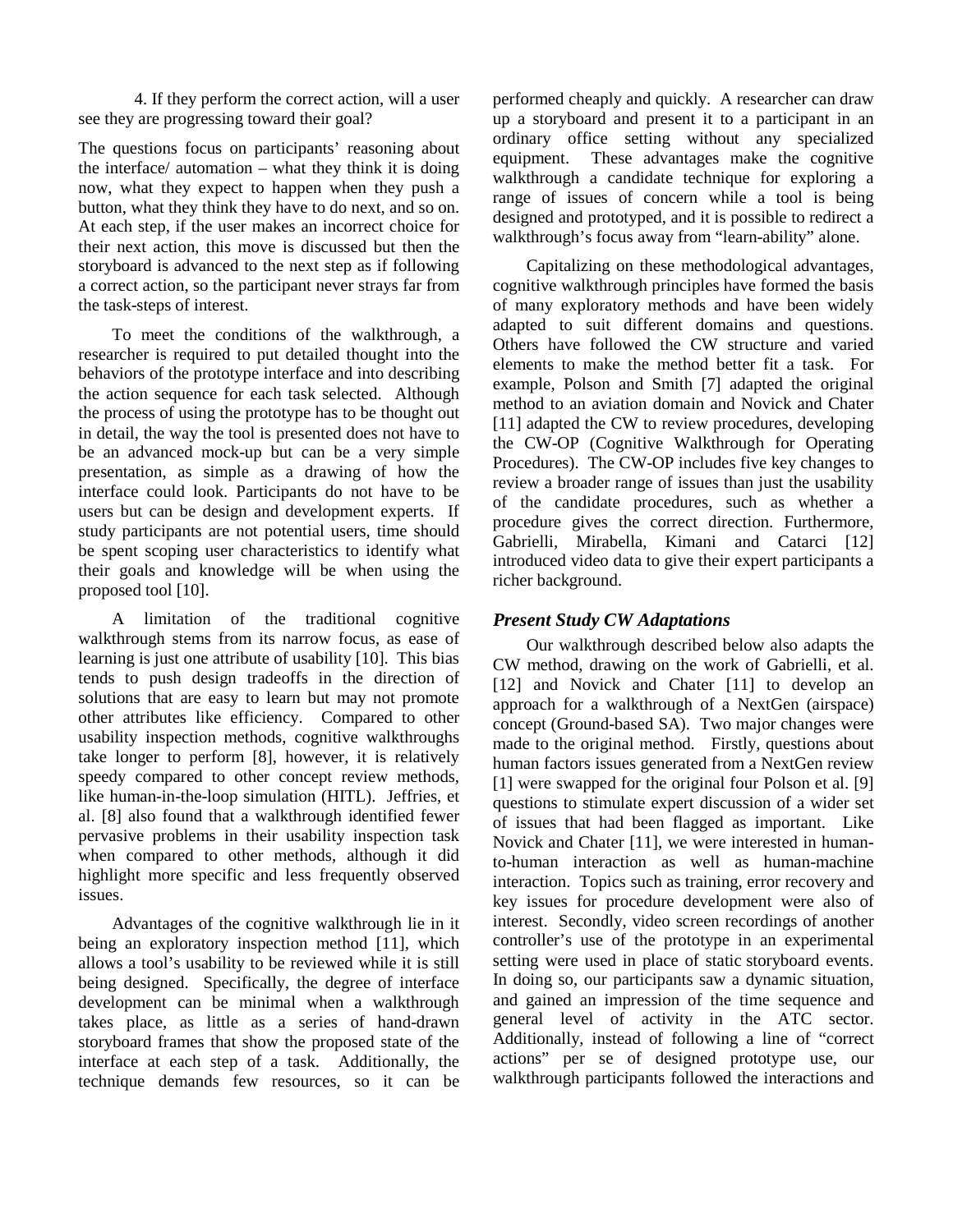behaviors of another actual user. All of our participants still watched and commented on exactly the same events unfolding in the same way and were still asked what actions they would take themselves. However, the use of another controller's interactions created an opportunity to have our expert participants comment on another's problem solving process in addition to their own.

## **Simulation Automation**

### *Concept Tools*

Our ANSP participants were instructed that the environment they were evaluating was based on a NextGen concept [6] and that it had two automation tools operating for separation assurance. The first tool functioned (primarily in the background) by looking ahead in the simulation by three to 12 minutes for conflicting trajectories, identifying a conflict, and then solving it by sending a trajectory change to one of the aircraft. These avoidance maneuver solutions also included a trajectory to return the aircraft to its original route. The second tool, acting as a redundancy to the first tool, looked ahead in the simulation from zero to three minutes. It functioned in the same way as the first tool, except that it vectored aircraft away from a tactical conflict and relied on the controller to create a trajectory path to return the aircraft to its original route. In our activity we called these tools a Mid-term Separation Assurance tool (MSAT) and a Short-term Separation Assurance tool (SSAT) respectively. These tools operated by looking at a maximum of two aircraft at a time and would assign either a vertical or lateral solution to one of the aircraft via an uplink message.

### *Example Hypotheses*

Based on our review of the general human performance issues within NextGen as well as the SA concept in particular [1], a number of issues were expected to be salient to controllers, and two are presented here as examples to substantiate our walkthrough method:

• As the ANSP is out of the loop due to the tools acting without human review, the ANSP may have trouble forming an understanding of a situation they are required to step into.

• As the automation dictates the timeframe in which the ANSP sees a problem, the ANSP may object that their decision time is constrained.

## **Method**

### *Participants*

Six recently retired controllers, all with more than 25 years of experience with the current air traffic control system, took part in our study as expert participants. In addition to their field experience, this group had a reasonable amount of familiarity with the initial operationalization of some of the NextGen concepts through their participation in prior HITL studies with tool prototypes.

### *Apparatus*

Video files were originally recorded and also played back through the Camtasia Studio 6 screen recorder software. The videos were displayed to the participants on a Barco 28" LCD monitor (ISIS model) with a resolution of 2000 x 2000 pixels (see Figure 1). Additionally, pen and paper story-board frames (see Figure 3) were constructed and printed as talking point references for each of the pre-determined events. Participants' answers were recorded by an Olympus digital voice recorder (WS-311M model).



**Figure 1. Full scale display to present video footage.**

#### *Walkthrough Development*

#### **Phase 1 – Walkthrough Events**

In 2008, the Airspace Operations Laboratory (AOL, NASA Ames Research Center) ran a HITL simulation of nominal and off-nominal events under NextGen forecast levels of both traffic and automation [2]. These included traffic levels representative of both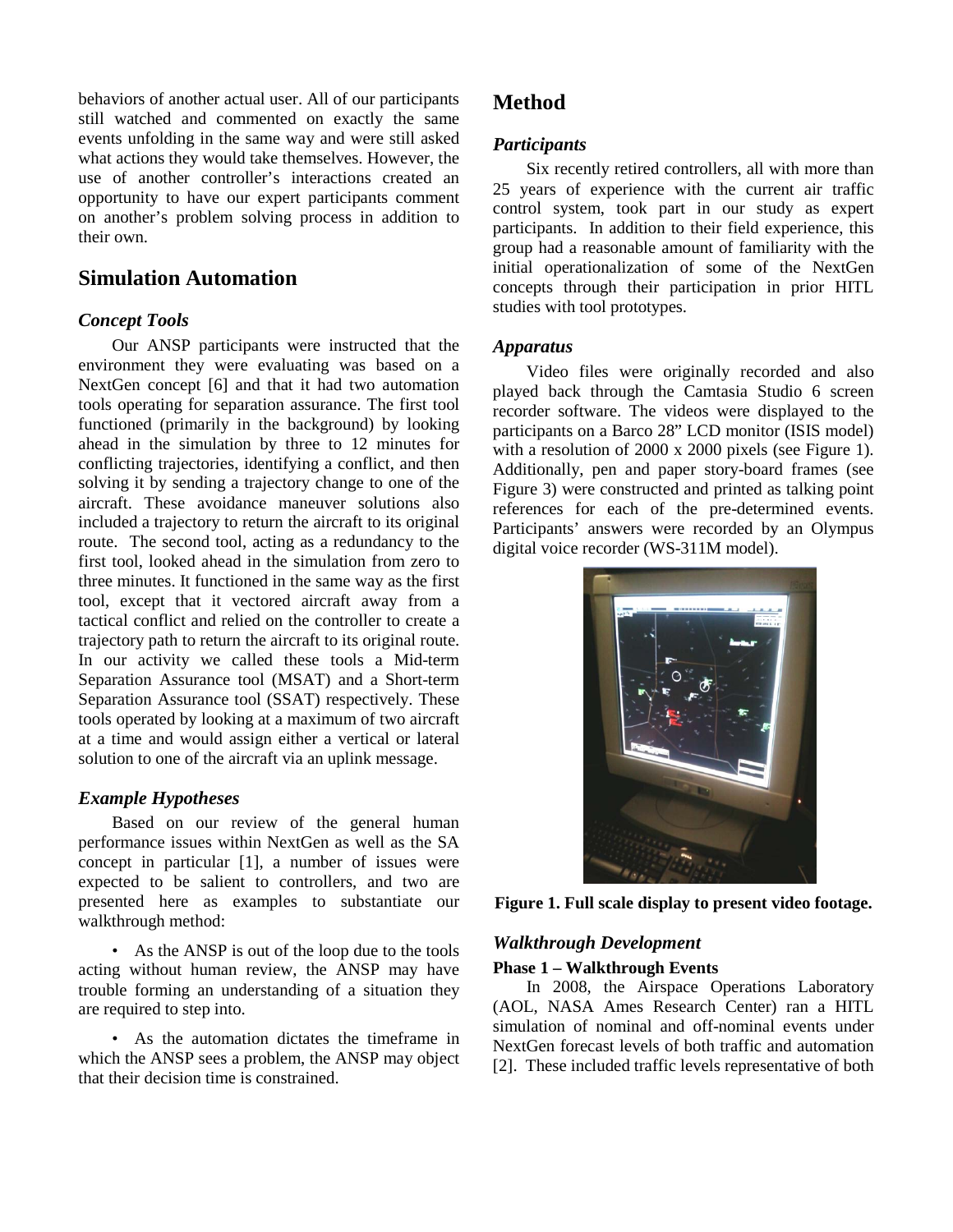two times and three times the current day (which is 15- 18 aircraft per sector). Throughout this simulation, recordings were taken of the controllers' scopes and were made available for use to our walkthrough activity. These silent screen recordings were reviewed by the present researchers for situations where something went awry for the controller (whether scripted or otherwise) and aircraft on the scope were detected and displayed as being in conflict for potential loss of separation minima (LoS). Such situations were judged critical for exploring a controller's point of view on a proposed future SA operational environment and ripe for human factors informed investigations/queries.

An exhaustive list of all the conflict prediction events was anticipated to be too cumbersome for fruitful discussion. Some conflicts would prove too complicated to conversationally tease apart or did not make sense for our purposes. For example, when three aircraft or more at a time were in confliction, the automation rapidly "changed its mind" in how it identified such a situation as a combination of different confliction pairs. Another common example of instances we purposefully discounted from consideration was where one of the conflicted aircraft pair was off the scope in another sector. Just over a dozen events, representing those that could reasonably drive sensible dissection from our walkthrough participants, were down-selected from the available data.

In order to be sure our walkthrough events and discussions would cover a comprehensive amount of material, a set of event parameters was constructed to characterize the range of possibilities from which we would be selecting (see Figure 2). This scenario parameter chart was developed by characterizing a conflict event and identifying the different ways that the automation and/or a controller could step in to solve the conflict. The parameters included the respective phase of flight of the two aircraft, their equipage status, the entity(ies) through which a resolution was created and lastly, the type of resolution maneuver decided upon. Working from the chart, we cross-referenced its parameters with our remaining video events and generated a preliminary selection of eight events that we felt represented a fair and interesting span of the parameters.



**Figure 2. Scenario Parameter Chart.**

Next, each of these eight events was analyzed to identify its progression and "storyboards" as collections of these steps (see Figure 3) were drawn up. Steps were defined as turning points in the events where an action or key decision was made by either the controller, the flight-deck, or the automation. For example, when an aircraft flight-deck was sent a clearance, this was counted as a step. This example is shown below in Figure 3 for Event 2, when the controller sent a message to the American Airlines (AAL) aircraft to turn left. On average, the events were broken down into twelve steps, although Event 4 had seven additional steps where a datalink malfunction was reported.

Because the audio channels from the video recordings were not available due to privacy/identification policies, breaking down each event into such detailed steps proved an invaluable process for understanding what was going on. Fortuitously, the absence of an audio track afforded a desirable level of flexibility in reconstructing what we wanted to portray to our participants, thus unconstraining ourselves from minor variances in what might have actually happened in the previous study's simulation.

These storyboards then facilitated another round of event evaluations that made it easier to see which events might not elicit enough useful or unique information (e.g., too similar in situation to another event) from those of unique interesting circumstances (e.g., a non-compliance issue, an equipment failure etc.), leaving us with a final set of four events to walk through with our participants. These events are as follows: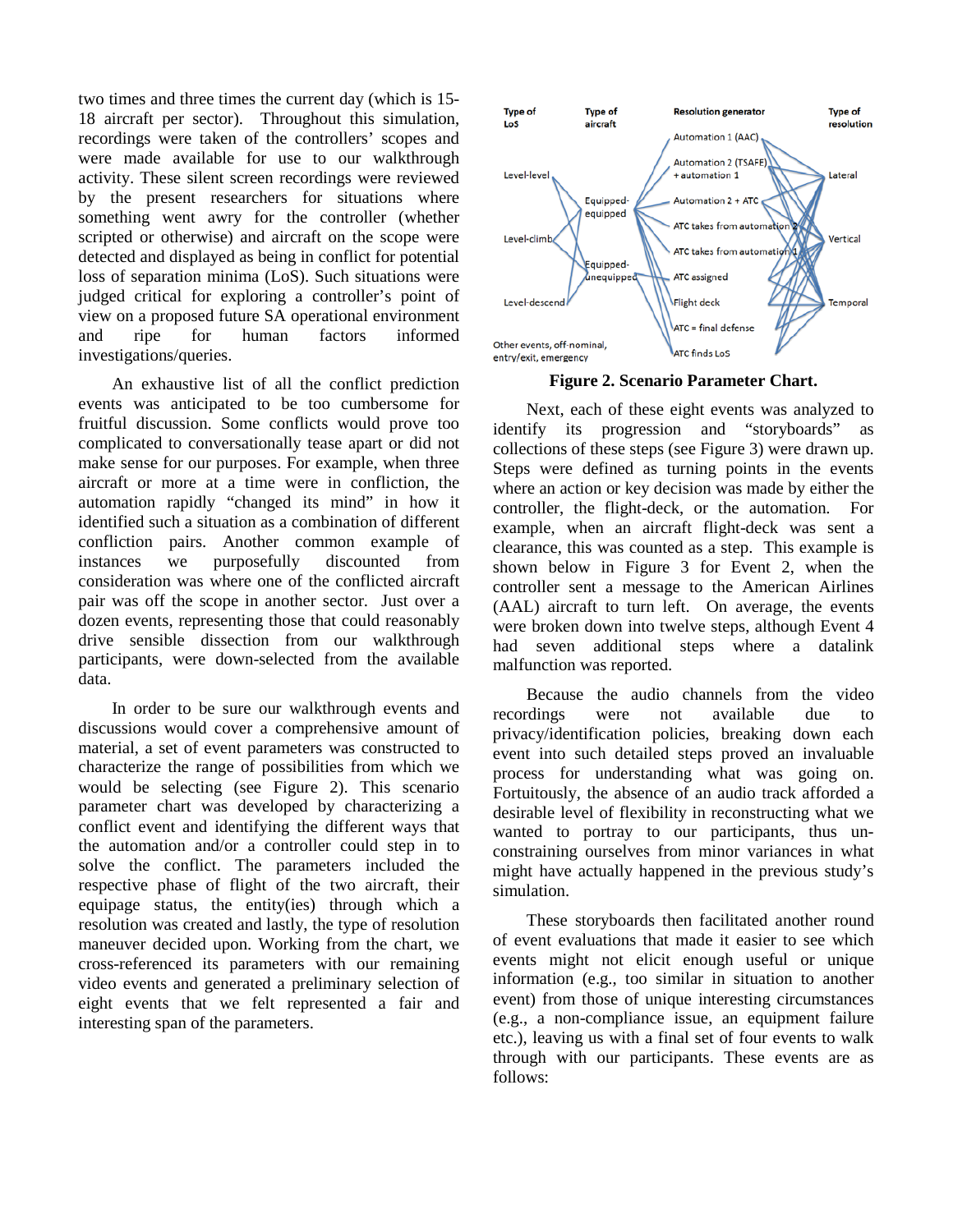*Event 1*: Southwest Airlines (SWA) flight 339 begins a north-westerly climb that will take it through the trajectory of Atlantic Southeast Airlines (ASQ) flight 1360, which is in level flight traveling southeast. The conflict is first flagged by SSAT (the Short-term Separation Assurance Tool) at three minutes. The first resolution (for ASQ1360 to turn left) is not executed and has to be resent.

*Event 2*: SWA1864 enters the sector on a north-westerly climb that will take it through the trajectory of AAL140, which is in level flight traveling northeast. The conflict is first flagged by SSAT at one minute. ATC asks AAL140 to turn left and when this is possibly not enough for separation asks SWA1864 to also turn left.

*Event 3*: Selected from a different experimental run, this event takes place in a lower traffic level of approximately 1.5 times current day traffic. Jetlink (BTA) flight 39 and AAL711 enter the sector, in close proximity, BTA39 is flying southwest and AAL7111 is flying northwest. AAL711 is climbing through the trajectory of the BTA39. SSAT sends a resolution to BTA39 to turn left, while at the same time the controller issues a temporary altitude hold to AAL711.

*Event 4*: a scripted failure of the datalink capability on an aircraft, Northwest Airlink Airlines (FLG) flight 144, flying approximately west to east across the lower portion of the sector brings it into level conflict with a Northwest (NWA) 612 flying approximately south-west to north-east. An additional layer of workload is added because as the FLG144 aircraft loses its datalink, a multi-aircraft conflict is developing in the northeast of the sector. The conflict is tracked by MSAT and SSAT but is resolved by the controller because the clearance SSAT sends (repeatedly) to NWA612 goes unanswered.

Lastly, it is important to recognize that although our events came out of a prior simulation, the processes to specify which events we would select (via a scenario parameter chart) and how they would be presented (via a storyboard framework) are illustrative of how such walkthrough events might be designed from scratch and ultimately built (e.g., via animations or movie-making tools) in the absence of previously prototyped material.



**Figure 3. Storyboard of step 4 from Event 2**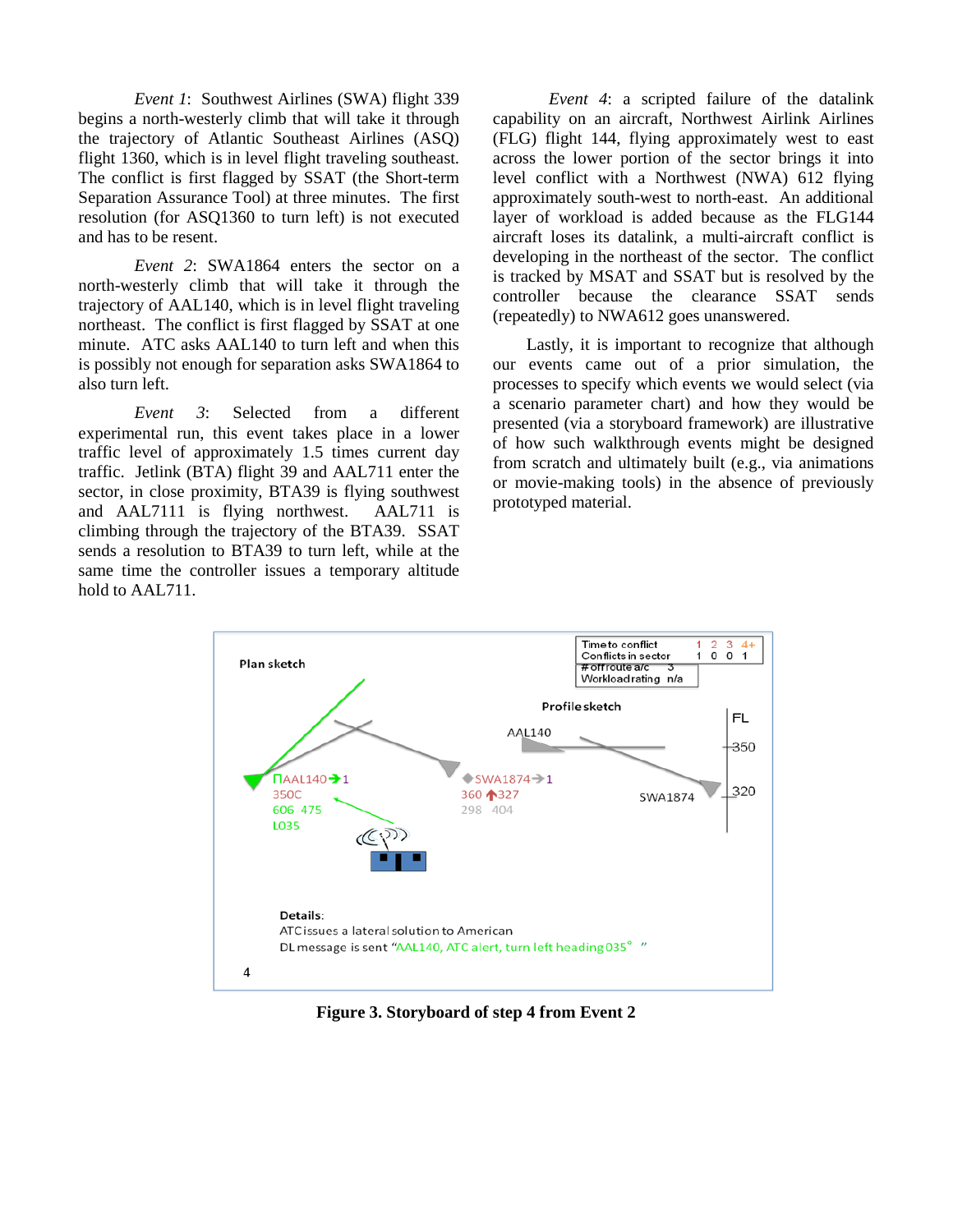#### **Phase 2 – Walkthrough Questions**

A relevant question that addressed either a cognitive walkthrough or human factors theme was identified for each step in the event breakdowns. Questions were not unique—if the research group thought a question was relevant or important in more than one event or step it was asked again.

Beginning with the traditional set of cognitive walkthrough questions [10], it became apparent that it would be inappropriate to ask them at each step of our walkthrough. At our level of event analysis, too much would be repeated between some steps to warrant asking the same cognitive question again, and due to the magnitude of ground to be covered, only the most relevant cognitive walkthrough question was planned to be asked at any given step. Also, due to our participants' perspective of another person's actions, the traditional cognitive walkthrough questions were not asked verbatim but instead were rephrased or adjusted where necessary to match the walkthrough's situation.

Additionally, from the larger project [1], a set of eight categories important to an automated SA concept was used to generate questions to complement the cognitive walkthrough questions. The ninth category "recovery from error" was not included because this was the criterion on which the events had been chosen. Extending the eight categories with an additional ten subsections provided 18 points on which to probe our participants' judgment of the proposed concept (see Table 1). Initially as many relevant questions as possible were constructed for each step of each event from the human performance themes. As with the cognitive walkthrough questions, the next step included paring these down to the most relevant or fitting questions in order to keep the size of the walkthrough at a manageable granularity. Efforts were then taken to balance these questions both within and across events so that each category was equally represented. Questions from the "organizational" category, however, were asked in a separate round with fewer steps because these proved too repetitive in practice runs of the walkthrough, due to their wider concern with aspects prior to and off the scope from any given step. Overall 136 human performance themed questions were asked of each participant across our 18 categories/subtopics to complement the cognitive walkthrough questions.

| <b>NextGen Human</b>      | <b>Subtopics</b>       |
|---------------------------|------------------------|
| <b>Performance Themes</b> |                        |
| Attention                 |                        |
|                           | Monitoring             |
|                           | Situation              |
|                           | Awareness              |
| <b>Decision Making</b>    |                        |
|                           | <b>Time Pressure</b>   |
| Workload                  |                        |
|                           | <b>Task Management</b> |
| Communication             |                        |
| Memory                    |                        |
| Organizational            |                        |
|                           | Roles                  |
|                           | Responsibilities       |
|                           | Coordination           |
| Interaction<br>with       |                        |
| Automation                |                        |
|                           | Trust                  |
| Selection<br>job          |                        |
| qualification             |                        |
| certification             |                        |
|                           | Training               |
|                           | Procedures             |

**Table 1. Human Performance Themes and Subtopics**

As an example, Figure 3 shows Step 4 from Event 2 where the cognitive walkthrough question was "Would you have done this?", the human factors category identified was time pressure and its question was "Is DL fast enough for this resolution?" On a subsequent round for organizational questions, the participant was asked "As you take the conflict, how should control shift from automation to human?".

#### *Data Collection Procedure*

Participants received a short orientation, which explained our purpose and introduced the sector that was the focus for the day. It was explained that all the events took place in one high altitude en-route sector (above Indiana, i.e., ZID91) in the Indianapolis (ZID) Center. This sector is a busy area, taking arrivals and departures from St Louis to the west and Louisville to the east. The automation notation on the display was briefly described but as all participants had worked with these tools in the AOL before, it was assumed that they understood the majority of icons and display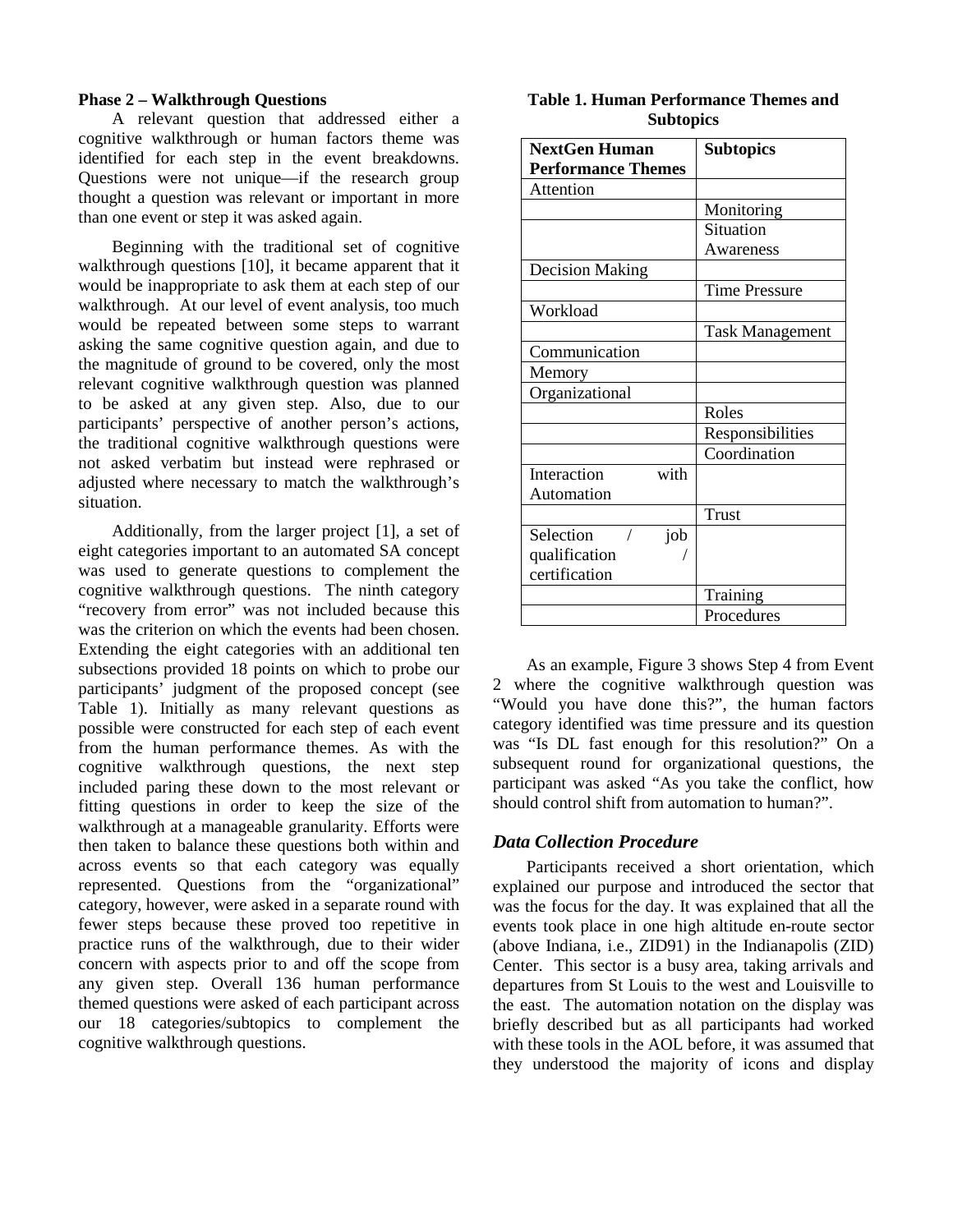elements. Beyond a list of tasks that they would be required to assume the responsibility of performing (e.g., put aircraft separated by SSAT back onto their original routes, deal with off-nominal or emergency circumstances), ANSP procedures, operating rules and jurisdiction were not formally defined for our participants because discussion of these were the aim of the explorative method.

Each of the four events was shown three times to each participant. First, the event was played in real time. Participants were free to ask questions or make comments as they watched. Second, the event was stepped through by forwarding the video to each step and then paused at a point just after the action for that step had happened. Figure 4 below shows an example of the way the problem area on the display for Event 2 looked as it was paused at the step described in Figure 3 above. One member of the team briefly described the occurrence in the step and a question with a human factors theme was asked, plus a cognitive walkthrough style question, if one had been deemed relevant for that step. In the third playback, a subset of the steps from the task breakdown was selected and an additional organization question was asked at each one of these.



**Figure 4. Snapshot from step 4 of Event 2.**

Participants' answers were recorded on a small hand-held digital recorder and later transcribed. Initial analyses for this report selected 56 key questions that addressed the 18 themes. Once these questions had been transcribed and summarized, they were cross referenced with both the specific SA human factors issues and a set of general human factors issues from the NASA NextGen human performance issues report [1]. As noted before, our primary goal was not to gain answers to our questions. We wanted to find out whether and how the issues we predicted would be described by participants and to determine whether a cognitive walkthrough of events would be a useful method for collecting data about potential human factors issues of prototype systems.

## **Results**

The exhaustive set of questions and answers exchanged during our walkthrough would be too numerous to list here in its entirety. Instead, to illustrate the method, a small sample of talking points was selected for initial analysis and reporting. Qualitative analyses that were performed involved uncovering consistency across and within our controller participant comments (i.e., where comments were made multiple times or made by multiple controllers). There were two steps to this process. First, participants' answers to questions on the same human performance topic were grouped and common themes were highlighted. Second, these themes were related to our hypotheses and an assessment was made whether they supported or opposed our initial assumptions. To illustrate this process one of our human performance topics and the relation of its themes to some of our example hypotheses is presented next.

## *Common Themes Within Participant Answers*

### **Example: Attention, Situation Awareness**

For participants, a handful of cues concerning aircraft speed, angle of closure and proximity, are significant and thus attention "grabbing" because they signal a rapid narrowing of solution options. From questioning our participants it became evident that controllers are pattern recognition experts and part of their skill lies in an intimate familiarity with the sectors they work. Controllers know which areas of their sectors to watch more closely, and aircraft actions that do not conform to normal patterns are very salient cues. Often sectors have "hotspots", where corridors cross or a departure flow is climbing to altitude, and participants are particularly wary of aircraft popping up here in conflict with aircraft in level flight.

Four participants highlighted the importance of localized knowledge (i.e., sector flows, pilot alertness, etc.) in shaping what they would expect of aircraft under their control. Other answers illustrated the value of retroactive (long term) memory. Because current air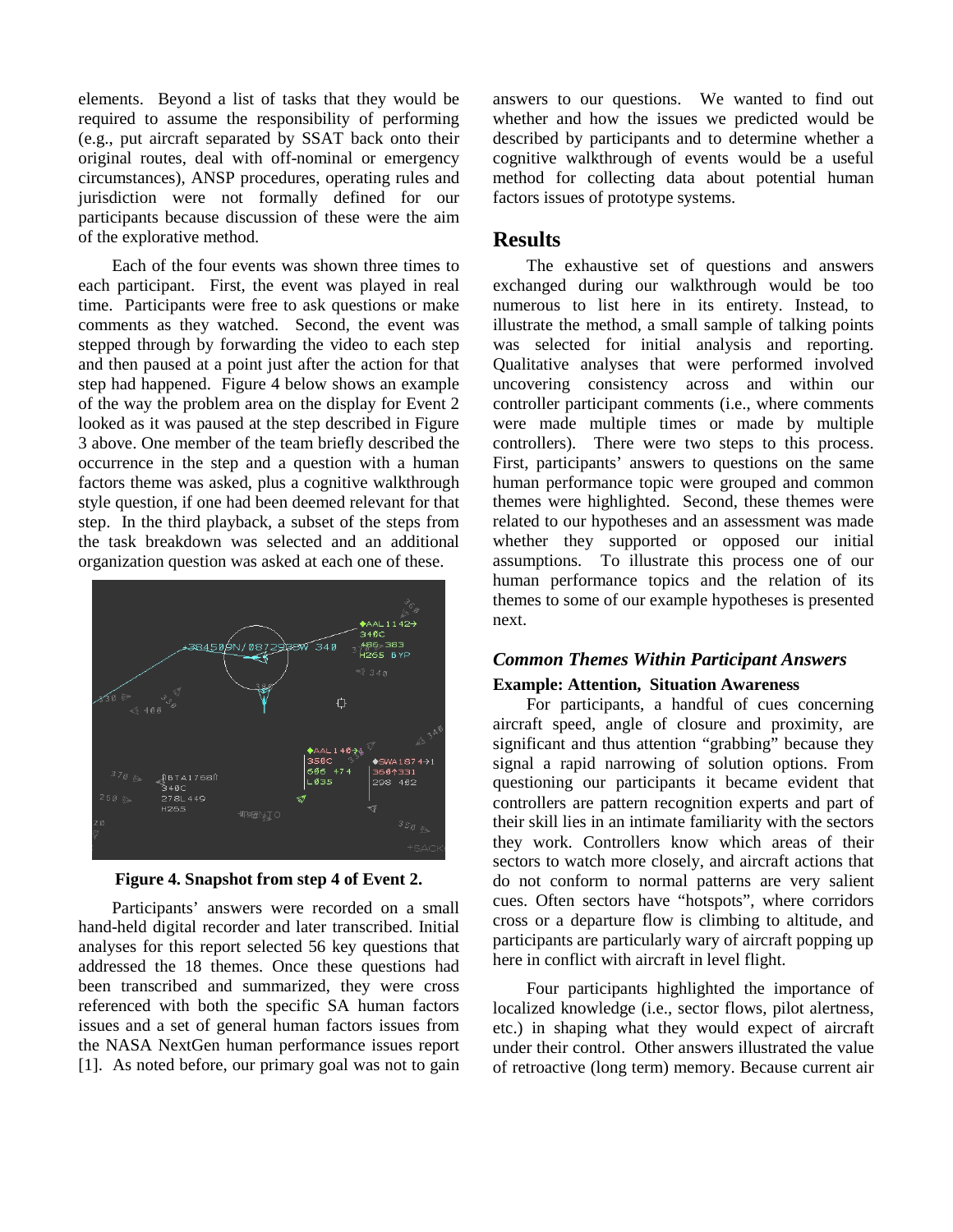carrier schedules are regular and aircraft generally fly the same routes every day, controllers become familiar with the paths of the aircraft that fly through a sector during on-the-job training and by regularly working a sector. Participants said that if they were trained on a sector they would be able to remember the route to put an aircraft back onto if it had been vectored off its route for separation. These replies tied in with other questions about memory and training that highlighted the extent of current controllers' skills. Under NextGen, it is likely that controllers' required skill sets will change, but these responses underlined the value of specific situation awareness and localized knowledge.

### **Assessment of Common Themes Grouping**

Answers to all the questions within a human performance theme were collected into paragraphs similar to these examples to give eighteen human performance theme responses. While participants' answers varied, the consistency with which they discussed some of the themes encouraged us that, in general, participants understood and interpreted our questions in the same way. One potential issue with changing the CW method to ask a wider range of questions that did not have a "correct answer" per the traditional CW framework, was that participants might interpret questions differently and answers would not be comparable or able to be summarized. That participants' answers could be grouped into common themes showed us that this was not the case, and that we had been successful in gaining information on a range of topics.

### *Relating themes to hypotheses*

One of our two aims for this walkthrough was to take a "first-cut" investigation of potential HF issues from a user's perspective. The expert analyses described in [1] had been used prior to the walkthrough to generate possible hypotheses of human factors issues that might arise for the example ground-based SA concept and automation tools. Using the paragraphs constructed in the previous phase, each hypothesis was considered in the light of participants' responses. How the human performance responses addressed a hypothesis and whether they supported or opposed it was noted.

Example of an unsupported hypothesis:

• *As the ANSP is out of the loop, due to the tools acting without human review, the ANSP would have* 

*trouble forming an understanding of a situation they are required to step into*. From the common themes, it was concluded participants were able to follow the traffic and often predicted future conflicts before the automation flagged them, suggesting they had an awareness of the presented situations. However, our participants were controllers trained in the current day manual methods. When training is updated to encompass NextGen tools, this kind of pattern recognition may not be a skill-set that is developed by or required of incoming ANSPs. Furthermore, an operational environment that opposes or downplays the development and application of localized knowledge would be in opposition to a fundamental nature we found expressed repeatedly across our controller participants.

Example of a supported hypothesis:

• *As the automation dictates the timeframe in which the ANSP sees a problem, ANSP may object that their decision time is constrained*. This prediction was supported. If the automation flagged a conflict at or before three minutes, participants estimated that they would have enough time to solve a conflict (although three minutes was identified to be "cutting it close"). However, in three of the off-nominal events that were presented, the automation did not flag the conflict until there were two minutes or less to a loss of separation (LoS). In these cases, participants felt that they had not been given enough time to create an elegant solution to the problem, and perhaps not enough time to solve the LoS at all.

Taking the results we gained from the cognitive walkthrough as a whole provided some surprising answers to the question marks that arose from the initial general analysis of the human factors issues in SA [1]. For example, participants reported they were comfortable with the information provided and could find solutions to aircraft conflict problems given enough time. These positive results can guide the next iteration of development of SA concepts, tools, and procedures.

Some human factors areas that were suspected to cause issues *were* shown to be problematic through participants' answers. For example, there was ambiguity in the division of roles and responsibilities between human and automation in the concept. This was especially the case when participants were asked how the blame for operational errors should be apportioned. Comments underlined that clear and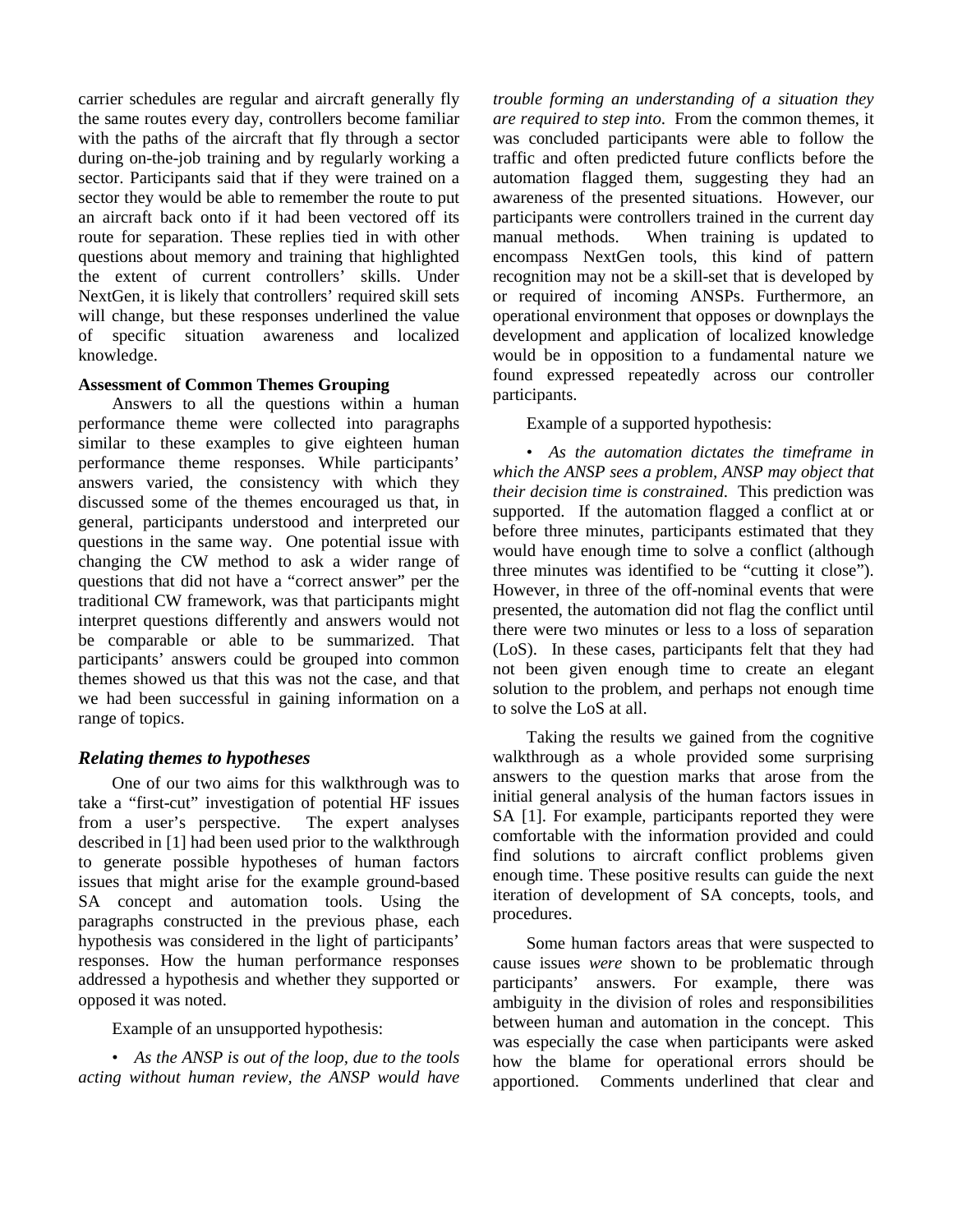comprehensive procedures are needed for a SA concept – a finding that can be reported back to the concept developers to assist them in focusing their development efforts.

### **Assessment of Relating Themes to Hypotheses**

A concern at this step of our analysis was that our specific walkthrough questions would not combine to provide answers to the broader hypotheses and concept questions that we had. Being able to relate our themes to our hypotheses to give relevant answers indicated that we had kept the essence of the issues in which we were interested in the CW questions. Addressing the study hypotheses also provides useful information for concept developers. Developers can use the themes to identify areas of their concept that require more clarification or scoping.

## **Discussion**

In an effort to create a linkage between the human factors issues with the integrated performance of the human operators in the NextGen concepts, one is caught in a "catch 22." It is difficult to generalize on human capabilities to perform tasks until and unless there is specification of what the tasks are. However, if the hardware/software is "cast in concrete" without some simulation to check out the human operator interactions with that hardware/software, then it is too late. There is evidence in previous major ATC automation developments of how costly that mistake can be [13].

Further exploration of these issues requires instantiated concepts, procedures, and sample traffic scenarios. HITLs provide an invaluable environment to examine these NextGen instantiations within highfidelity situations, but unfortunately often focus on concept benefits and feasibility while also coming with great expense and investment. A smaller human factors concentrated walkthrough activity with fewer people and less simulation of the researched system can serve as an effective independent or complimentary endeavor to HITLs.

Two aspects of the images presented to our particular set of participants that were important were that the whole display was presented and that the images could be played out in real time (even though we paused the video to ask questions). The value of presenting the whole display was that participants gained an awareness of how much traffic "2x" or "3x" looked like and what kinds of events could be

occurring concurrently (i.e., the size or scope of the task). The value of seeing actions in real time was that participants could estimate their workload and task / time pressures. These two factors may possibly be invaluable only in this instance because the particular ANSP position and function we looked at raised issues and concerns about these specific HF topics. But, more generally, time, workload, and task scope are certain to be HF topics of interest for most NextGen concepts.

One criticism of our particular approach to the walkthrough could be that we used previously recorded video of a working prototype as our stimulus. If such video recordings were not available and a researcher wished to use this method to inform initial prototype development, how should it be done?

Video like the excerpts played to participants could be recorded from developmental test runs prior to an actual HITL simulation. As the walkthrough process can be quickly completed it would be possible (given some preparation) to complete it during the shakedown phase of a large simulation. Alternatively, graphic images of the display, and hypothetically what procedures and problems could happen, could be built as a movie, independently of any tool, before working prototypes are available. After all, in our walkthrough, participants were not able to interact with the display at all because they were shown a recorded video, not a real-time reconstruction of the event, on a workstation.

Our walkthrough method was successful from several standpoints. First, useful and informative data was obtained and was rich enough to fulfill our aim to identify and explore the impact of HF issues in advance of a developed tool design as discussed above. Second, these data were obtained from relatively few participants. Six participants provided enough repetitions to demonstrate that answers were consistent but also offered enough variety to see that points of view did vary. Third, a small team was able to compose and conduct the research. Overall, this experience addressed our aim to describe and test a method that could be used by concept research teams to take a "first-cut" investigation of potential HF issues.

Overall, the walkthrough provided important unique insights into the human factors issues previously identified as problems for the NextGen SA concept. While some factors were found to be less problematic than expected, other suspected issues were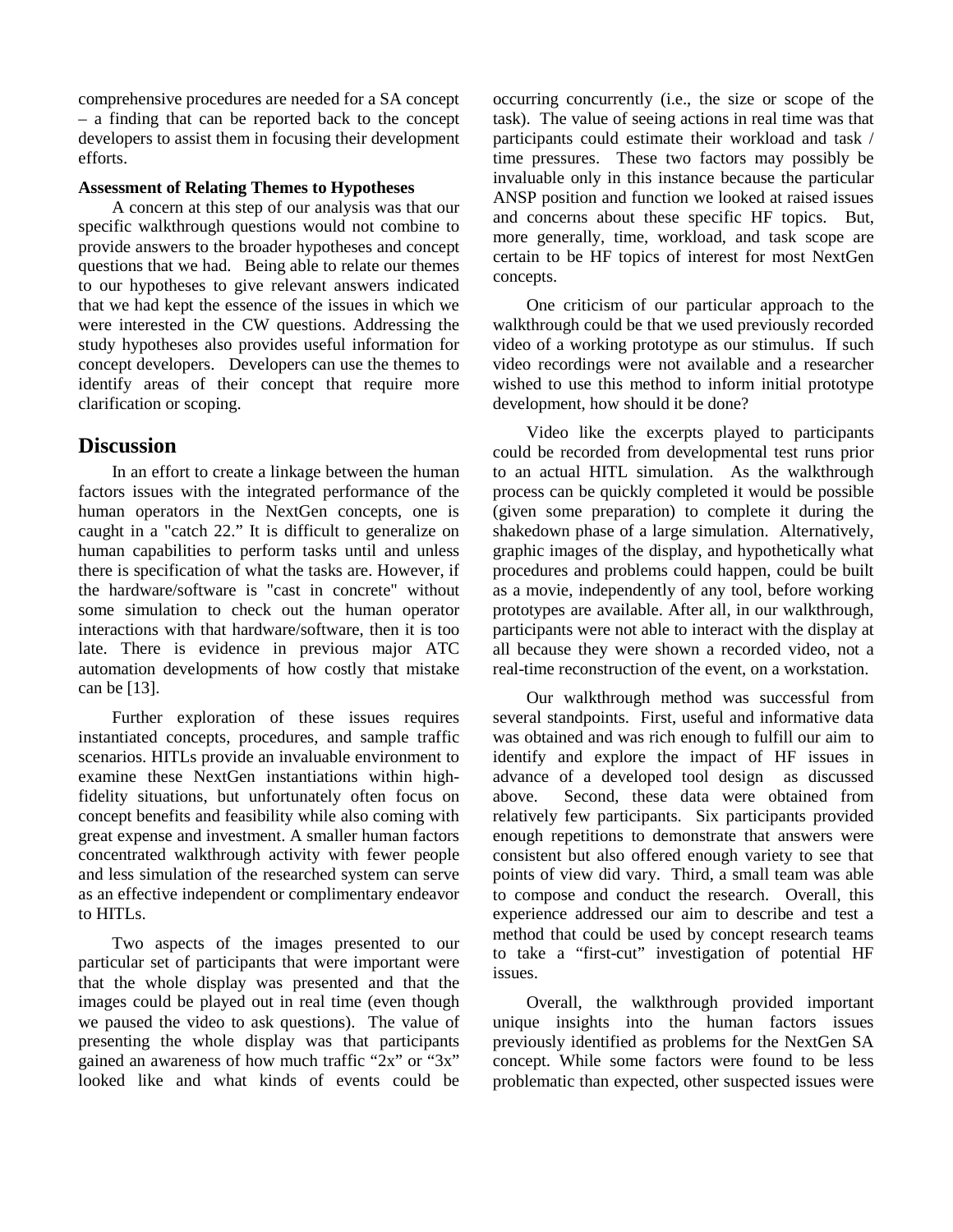supported with concrete examples provided from our participants. These results show the benefits of combining an environment prototyped to a purposeful level of fidelity with a cognitive walkthrough methodology as a low cost alternative or compliment to running HITLs in examining human factors issues for NextGen concepts.

## **References**

[1] Lee, P., Sheridan, T., Poage, J., Martin, L., Cabrall, C. & Jobe, K. (2009). *Identification, characterization, and prioritization of human performance issues and research in the Next Generation Air Transportation System (NextGen)*. NASA NRA NGATS Subtopic 9 for the System Level Design Analysis and Simulation Tools element of the NASA Next Generation Air Transportation System ATM-Airspace Project. San Jose, CA: San Jose State University Foundation

[2] Prevot, T., Homola, J.R., Mercer, J.S., Mainini, M.J. & Cabrall, C.D. (2009). Initial evaluation of air/ground operations with ground-based automated separation assurance, *Proceedings of the 8th USA/Europe Air Traffic Management Research and Development Seminar*, Napa, CA.

[3] Joint Planning and Development Office (2007). *Concept of Operations for the Next Generation Air Transportation System,* Version 2.0, Washington, DC.

[4] Mohler, G. (2007). How OEP will lead FAA through the NextGen transformation. *Integrated Communications, Navigation and Surveillance Conference, 1-3 May 2007, Virginia, US*. IEEE Conference Proceeding

[5] Federal Aviation Administration (2009). *FAA Aerospace Forecasts FY 2009-2025*, Washington, DC., p.31.

[6] Erzberger, H. (2001). The automated airspace concept. *Proceedings of the fourth USA/Europe Air traffic management R&D seminar*, Santa Fe, NM, USA, December 3-7, 2001.

[7] Polson, P.G. & Smith, N. (1999). The cockpit cognitive walkthrough. In *Proceedings of the Tenth Symposium on Aviation Psychology*, Columbus, OH.

[8] Jeffries, R., Miller, J.R., Wharton, C. & Uyeda, K. (1991). User interface evaluation in the real world: a comparison of four techniques. In *Proceedings of the SIGCHI conference on Human factors in computing systems: Reaching through technology*. New Orleans, Louisiana, pp: 119 – 124.

[9] Polson, P.G., Lewis, C.H., Rieman, J. & Wharton, C. (1992). Cognitive walkthroughs: A method for theory-based evaluation of user interfaces. *International Journal of Man-Machine Studies, 36*, 741-773.

[10] Wharton, C., Rieman, J., Lewis, C.H. & Polson, P.G. (1994). The Cognitive Walkthrough Method: A practitioner's guide. In Nielsen, J. & Mack, R.L. (Eds), *Usability Inspection Methods*. New York: Wiley. Chapter 5, pp 105-140.

[11] Novick, D.G. & Chater, M. (1999). Evaluating design of human-machine cooperation: The Cognitive Walkthrough for Operating Procedures. *Proceedings of the Conference on Cognitive Science Approaches to Process Control (CSAPC 99)*, Villeneuve d'Ascq, FR, September, 1999. www.cs.utep.edu/novick/papers/cw-op.csapc99.html

[12] Gabrielli, S., Mirabella, V., Kimani, S. & Catarci, T. (2005). Supporting cognitive walkthrough with video data: A mobile learning evaluation study. ACM International Conference Proceedings Series: Vol. 11: *Proceedings of the 7th International conference on Human computer interaction with mobile devices & services*, pp 77-82.

[13] Walker, M. (2004). *Analysis for Enabling Benefits at User Request Evaluation Tool (URET) Field Sites.* MITRE Technical Report, MTR04W0000082. McLean, VA: MITRE

## **Acknowledgements**

The authors wish to extend gratitude for the expert guidance provided by Tom Sheridan, and Jim Poage, JPL Consulting, in the analysis of human performance issues in NextGen.

This work was funded by an NRA grant through the Airspace Systems Program of the NASA NextGen Project, and facilitated by Immanuel Barshi, as its COTAR.

This work could not have taken place without the active support of the cadre of retired controllers.

Lastly, the authors are indebted to the Airspace Operations Laboratory (AOL) at NASA Ames